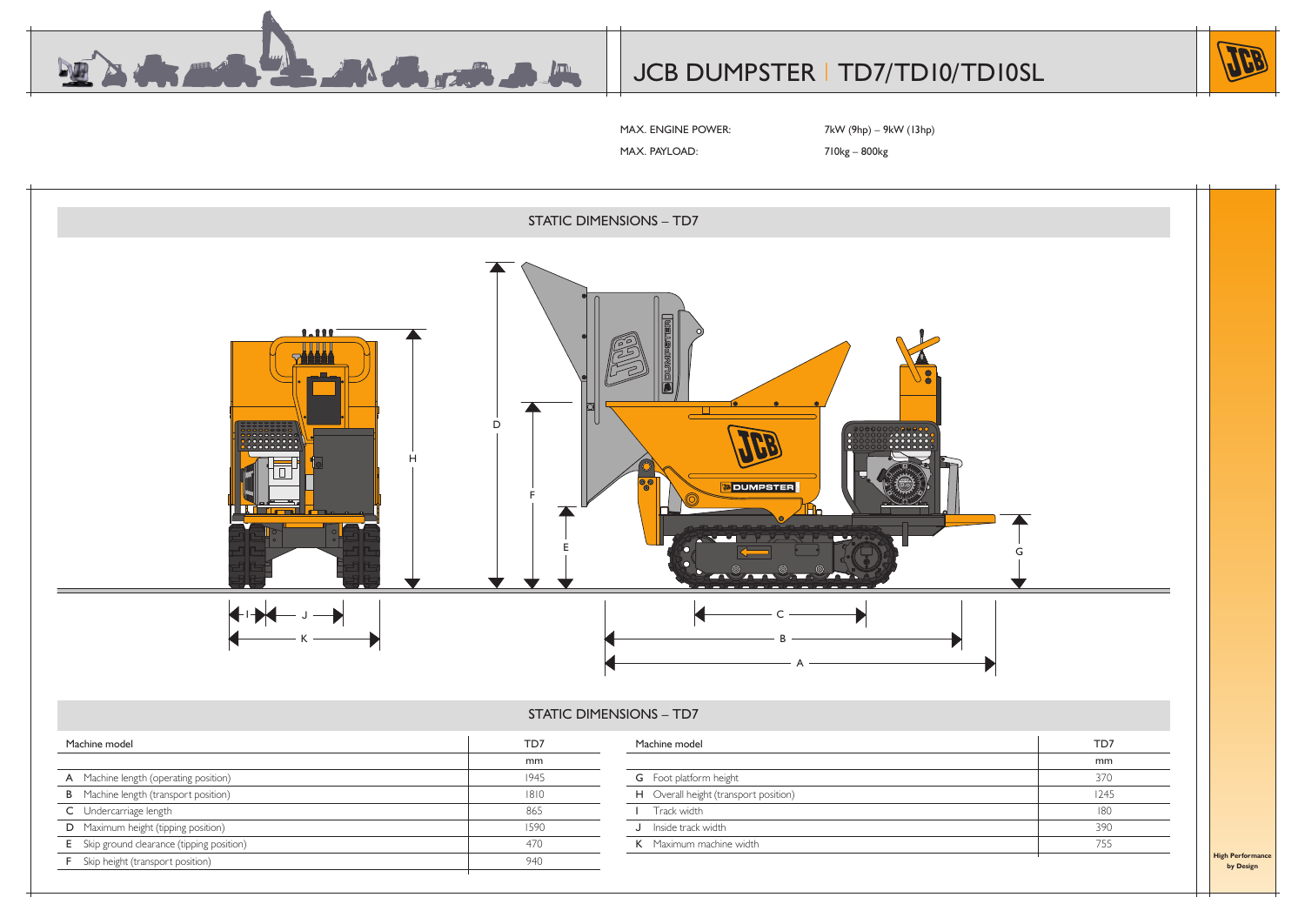



### STATIC DIMENSIONS – TD10

| Machine model                                     | TD <sub>10</sub> | Machine model                         | <b>TD10</b> |
|---------------------------------------------------|------------------|---------------------------------------|-------------|
|                                                   | mm               |                                       | mm          |
| <b>A</b> Machine length (operating position)      | 1945             | <b>G</b> Foot platform height         | 370         |
| <b>B</b> Machine length (transport position)      | 1810             | H Overall height (transport position) | 1245        |
| C Undercarriage length                            | 940              | Track width                           | 180         |
| <b>D</b> Maximum height (tipping position)        | 1590             | J Inside track width                  | 390         |
| <b>E</b> Skip ground clearance (tipping position) | 470              | K Maximum machine width               | 785         |
| <b>F</b> Skip height (transport position)         | 940              |                                       |             |

**High Performa by Design**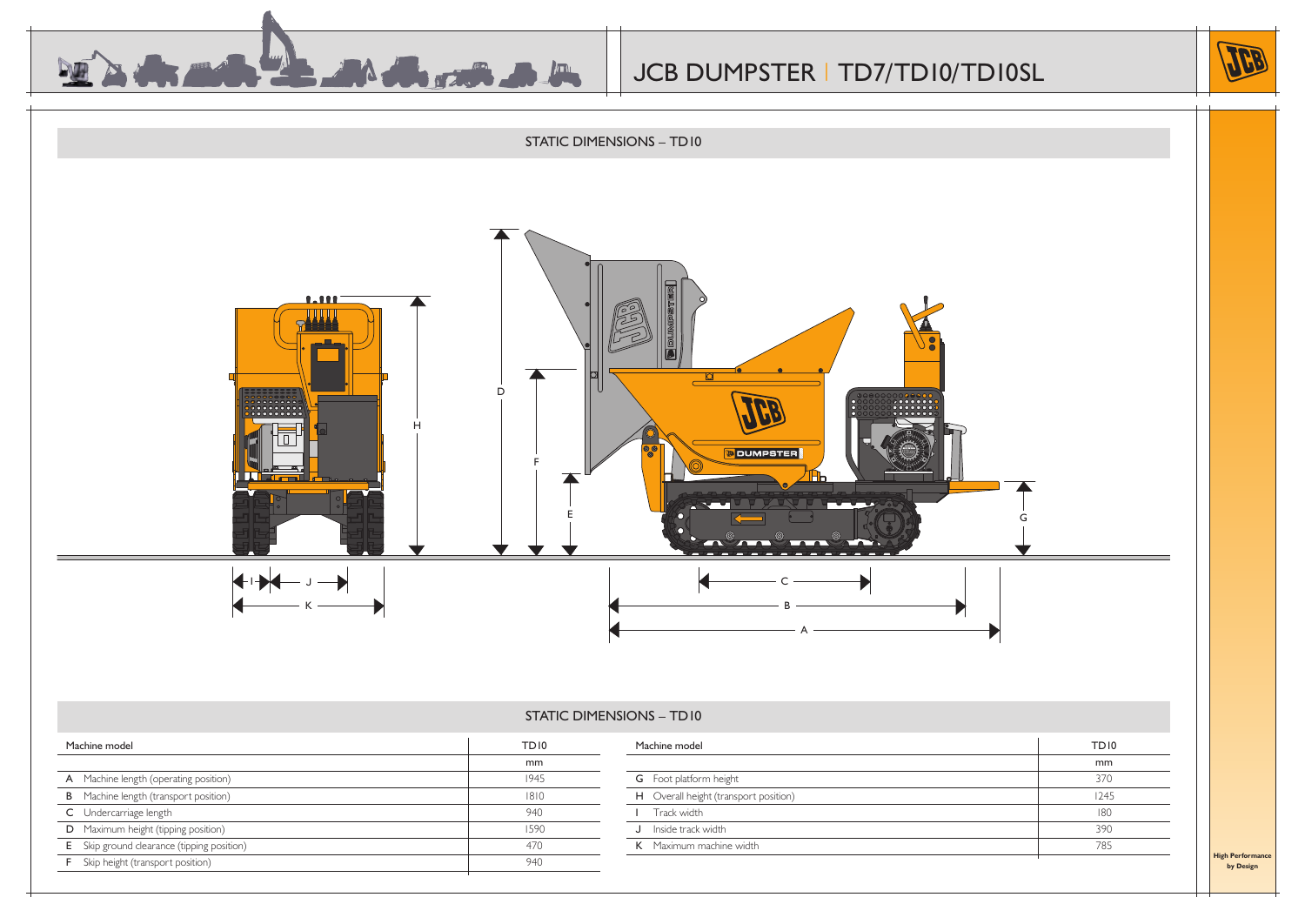





### STATIC DIMENSIONS – TD10SL

| Machine model                                     | <b>TDIOSL</b> | Machine model                         | <b>TDIOSL</b> |
|---------------------------------------------------|---------------|---------------------------------------|---------------|
|                                                   | mm            |                                       | mm            |
| A Machine length (operating position)             | 2610          | <b>G</b> Foot platform height         | 370           |
| <b>B</b> Machine length (transport position)      | 1810          | H Overall height (transport position) | 1245          |
| C Undercarriage length                            | 940           | Track width                           | 180           |
| D Maximum height (tipping position)               | 1590          | J Inside track width                  | 390           |
| <b>E</b> Skip ground clearance (tipping position) | 470           | K Maximum machine width               | 800           |
| <b>F</b> Skip height (transport position)         | 940           |                                       |               |

**High Performan by Design**